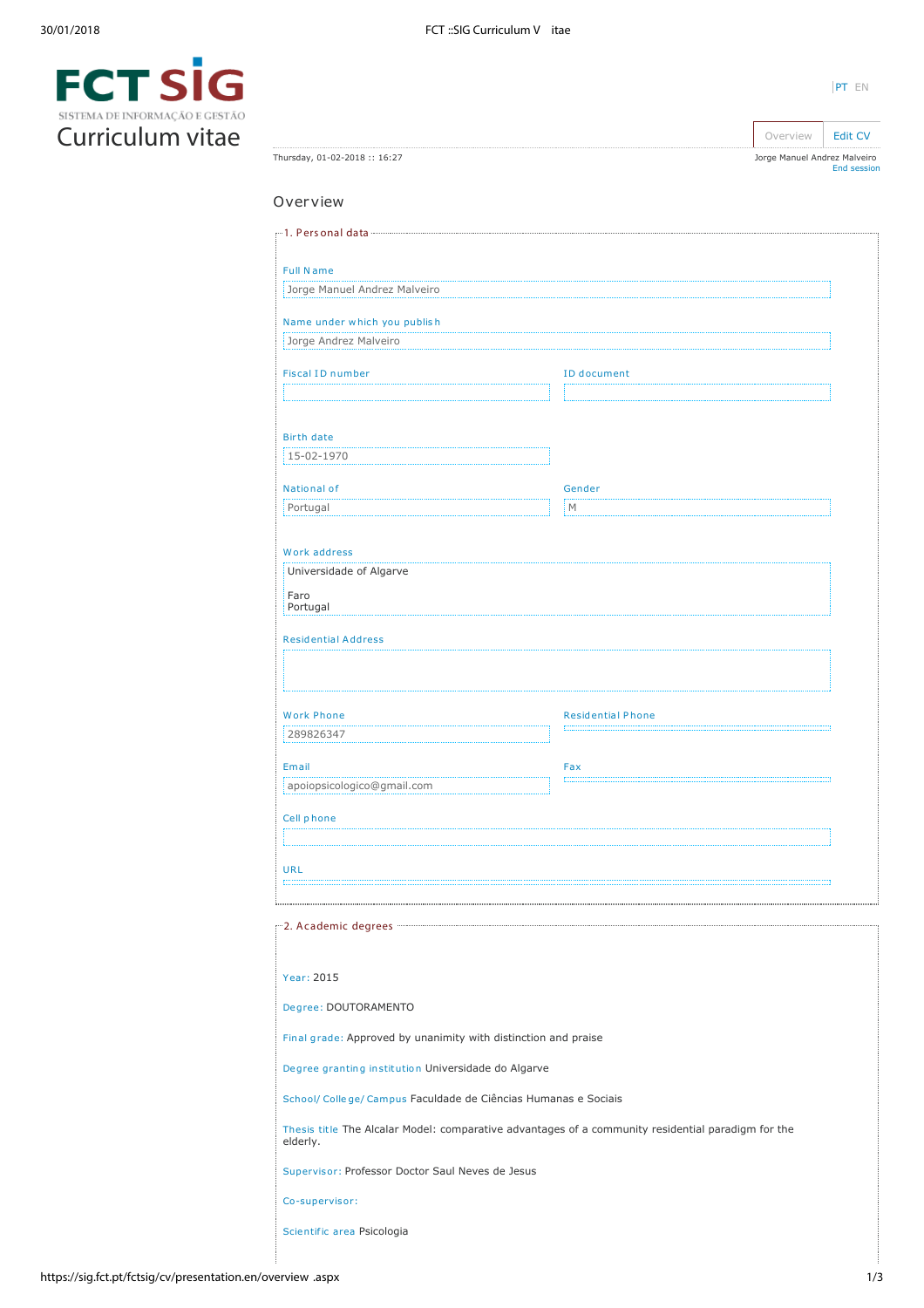Program title PhD in Psychology

|                                            | r-3. Previous activity and current status <b>Communication and Status</b> and Tation and Tation and Tation and Tation                                                                                                                         |                                                                            |
|--------------------------------------------|-----------------------------------------------------------------------------------------------------------------------------------------------------------------------------------------------------------------------------------------------|----------------------------------------------------------------------------|
| <b>Período</b>                             | Cargo, categoria ou actividade<br><b>Instituição</b>                                                                                                                                                                                          |                                                                            |
| $21 - 10 -$<br>2004a<br>$30 - 6 -$<br>2006 | Pedagogical Tutor (2004/2005) and Pedagogical Co-coordinator (2006) for<br>StopDrogas.net - International University Project to prevent the consumption of<br>Substances in Higher Education. From 2004 to 2006.                              | University of<br>Algarve / University<br>of Huelva (Spain) /<br><b>IPB</b> |
| $05 - 1 -$<br>2005a<br>$30 - 5 -$<br>2005  | Professor in "Prevention of Drug Addiction" of the Psychology Course of the<br>Department of Psychology of F. C. H. S. - U.Alg.<br>Faculty of Human and Social Sciences of the University of Algarve. First semester<br>of 2005.              | University of<br>Algarve                                                   |
| $05 - 5 -$<br>2002a<br>$13 - 5 -$<br>2017  | Founder and technical-scientific coordinator of the TU DECIDES project, prevention<br>of HIV / AIDS risk behaviors and prevention of road driving under the influence of<br>alcohol in an academic environment, at the University of Algarve. | University of<br>Algarve                                                   |
| $01 - 10 -$<br>2013a<br>$31 - 5 -$<br>2014 | External Supervisor of the Curricular Internship of the Psychology Course,<br>Psychosynthesis and Education Trust (University of East London (UEL), 2013-<br>2014;                                                                            | University of<br>Algarve/University<br>of East London<br>$(UEL)$ .         |
| $20 - 10$<br>2005 a<br>$31 - 5 -$<br>2009  | External Supervisor of the Curricular Internship in Dietetics of the Higher School of<br>Health (University of Algarye, 2005-2009);                                                                                                           | Health Services of<br>the University of<br>Algarve                         |
| $20 - 10$<br>2002a<br>$31 - 1 -$<br>2018   | External Supervisor of the Master's degree in Clinical Psychology for the FCHS<br>Department of Psychology (University of Algarve) from 2002 to the present<br>(2018).                                                                        | University of<br>Algarve                                                   |
| $01 - 9 -$<br>2001a<br>$31 - 1 -$<br>2018  | Senior Technician / Coordinator at the Office of Psychology (Health Services of the<br>University of Algarve);                                                                                                                                | University of<br>Algarve                                                   |

### 4. Area of scientific activity

Clinical Psychology; HIV Primary Prevention; Psychogerontology; Well-being and Quality of Life; Positive Psychology.

### 5. Present research interest

### Domain of specialization

Clinical Psychology and Psychogerontology

#### Current research interests

Psychogerontology. Prevention of sexual risk behaviors in adults. Prevention of consumption and road risk. Spatial organization and quality of life of the elderly.

#### Other professional interests/activities

Supervisor of internships in Psychology; Clinical Consultant; Psychopedagogical coach; Researcher .

#### 6. Experience as scientific adviser

External Supervisor of the Master's degree in Clinical Psychology for the FCHS Department of Psychology (University of Algarve) from 2002 to the present (2018); External Supervisor of the Curricular Internship of the Degree in Dietetics of the Higher School of Health (University of Algarve, 2005-2009); External Supervisor of the Curricular Internship of the Psychology Course, Psychosynthesis and Education Trust (University of East London (UEL), 2013-2014; External Supervisor of the Curricular Internship of the Master in Psychology (Faculty of Education and Psychology of the Catholic University of Porto, 2016).

### 7. Participation in R&D projects

### Participação em projectos de investigação (coordenador/membro de equipas)

Founder and technical-scientific coordinator of the TU DECIDES project, prevention of HIV / AIDS risk behaviors and prevention of road driving under the influence of alcohol in an academic environment, at the University of Algarve, from 2002 to the present (2018). Coordinator of the HIV / AIDS Prevention Program at the University of Algarve, from 2002 to the present (2018).

| Year | Name of the prize or award                                                                                               | <b>Promoting entity</b> |
|------|--------------------------------------------------------------------------------------------------------------------------|-------------------------|
| 2017 | Best paper at II International<br>Congress Interdisciplinarity in Cocial<br>and Human Sciences - May 11 and<br>12, 2017. | University of Algarve   |

### 9. Published works

Teses «The Alcalar Model: comparative advantages of a community residential paradigm for the elderly.» Capítulos de livros

"A Perspective on Psychological Intervention and the Psychopedagogical Support of the University of the Algarve", chapter published in the volume "Pedagogy and Psychological Support in Higher Education", Ed.